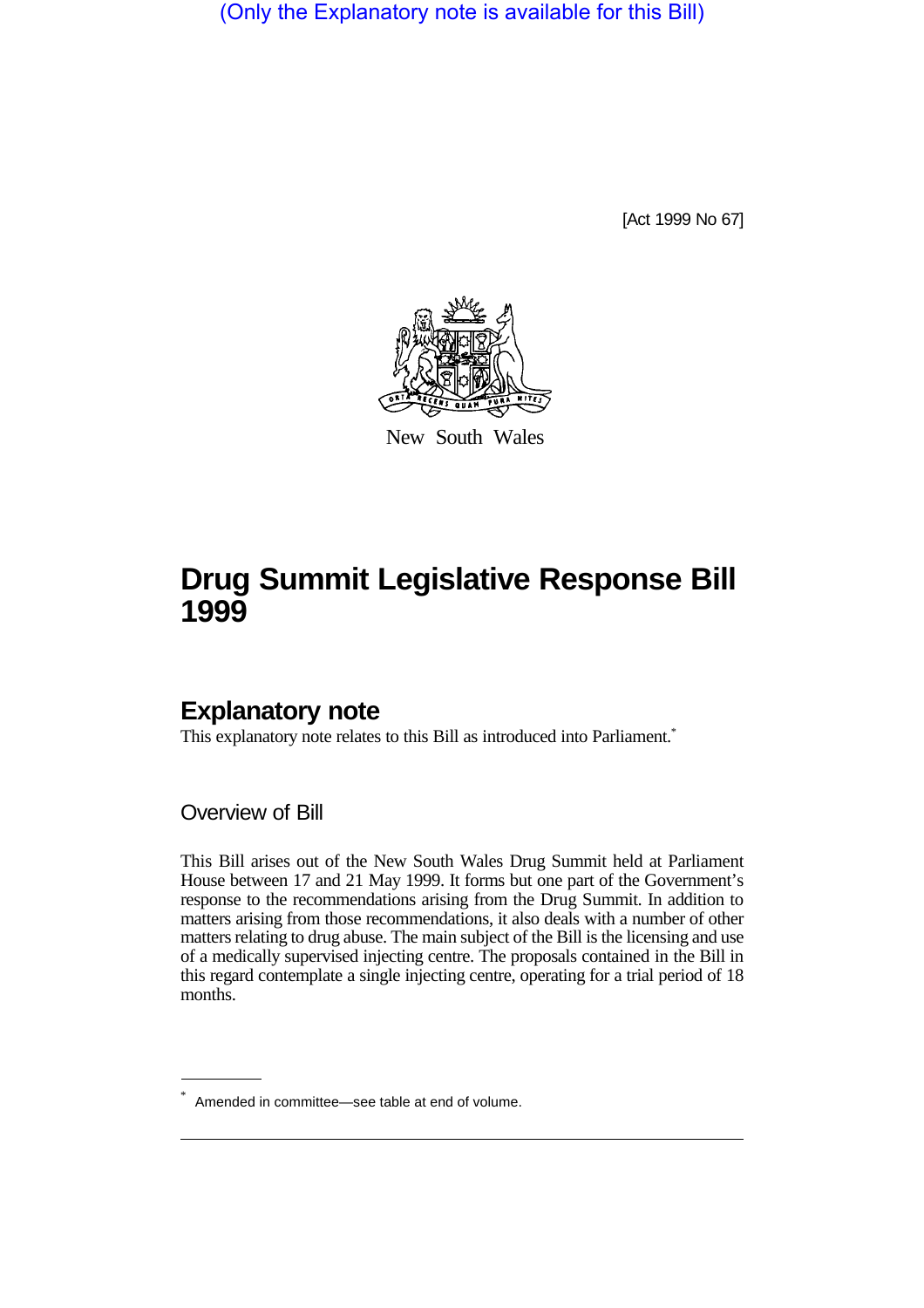Explanatory note

The objects of this Bill are:

- (a) to amend the *Drug Misuse and Trafficking Act 1985* so as to allow the licensing and use of a single medically supervised injecting centre for the selfadministration of prohibited drugs for a trial period of 18 months, and
- (b) to further amend the *Drug Misuse and Trafficking Act 1985* so as to prohibit the advertising or holding out of premises as being available for the unlawful administration of prohibited drugs, and
- (c) to amend the *Bail Act 1978* so as to provide that a court may impose bail conditions requiring an accused person to undergo a drug or alcohol treatment or rehabilitation program, and
- (d) to amend the *Correctional Centres Act 1952* so as to allow sniffer dogs to be used in detention centres under the *Children (Detention Centres) Act 1987* in the same way as they can be used in correctional centres, and
- (e) to amend the *Young Offenders Act 1997* so as to allow the procedures under that Act to be used in relation to summary offences under the *Drug Misuse and Trafficking Act 1985*, and
- (f) to repeal the *Drug Offensive Act 1987* and enact savings, transitional and other provisions consequent on the repeal of that Act.

### Outline of provisions

**Clause 1** sets out the name (also called the short title) of the proposed Act.

**Clause 2** provides for the commencement of the proposed Act on a day or days to be appointed by proclamation.

**Clause 3** is a formal provision giving effect to the amendments to the *Drug Misuse and Trafficking Act 1985* set out in Schedules 1 and 2.

**Clause 4** is a formal provision giving effect to the amendments to other Acts set out in Schedule 3.

**Clause 5** repeals the *Drug Offensive Act 1987*.

**Clause 6** is a formal provision giving effect to the savings, transitional and other provisions set out in Schedule 4.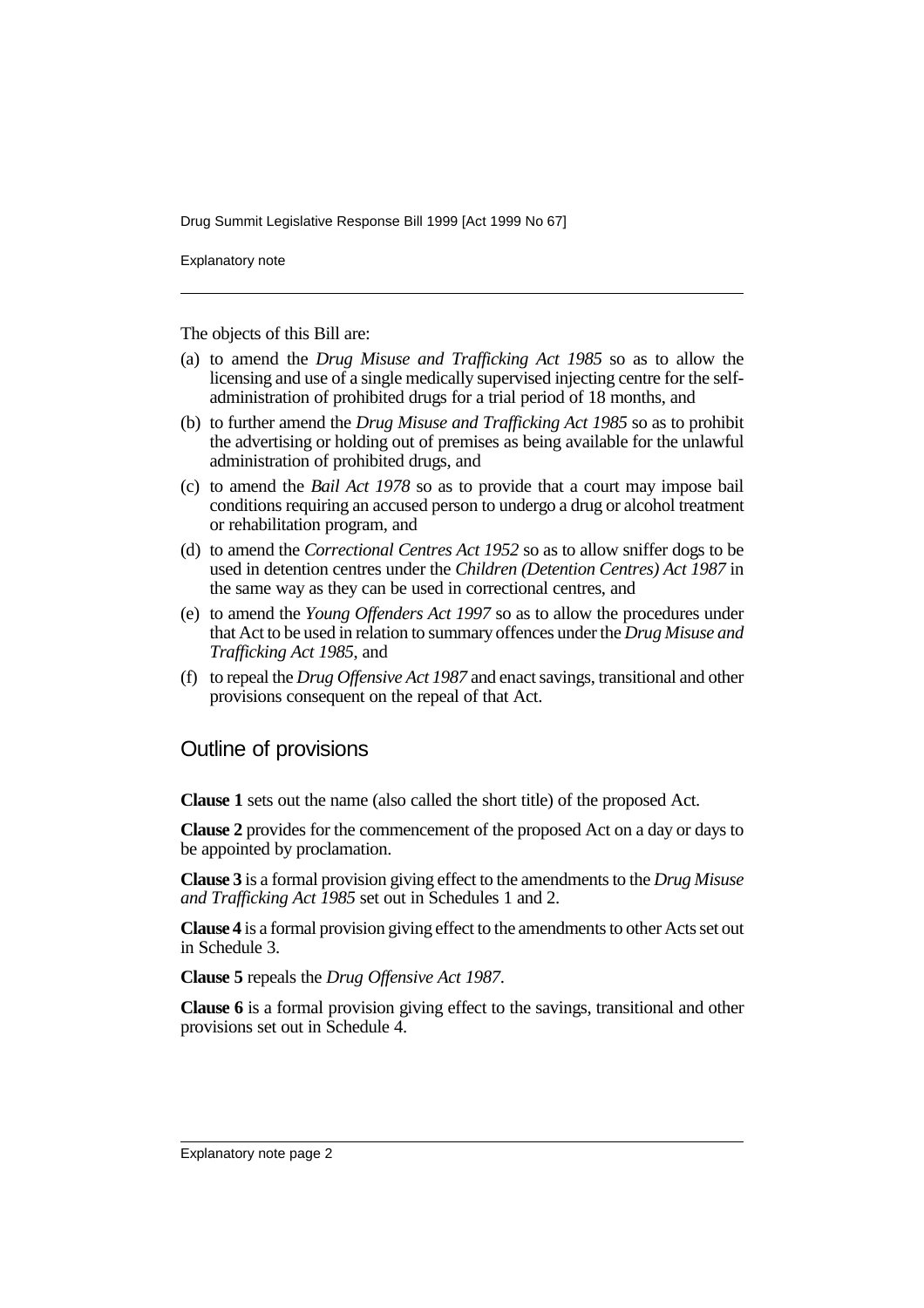Explanatory note

### **Schedule 1 Amendment of Drug Misuse and Trafficking Act 1985 in relation to licensed injecting centres**

**Schedule 1** inserts a new Part 2A into the Act. The new Part, which is to have effect for a trial period of 18 months, contains the following provisions:

#### **Division 1 Preliminary**

**Proposed section 36A** limits the operation of the proposed Part so as to allow the issue of only one licence, in respect of only one premises, to have effect only during a trial period of 18 months.

**Proposed section 36B** requires the Commissioner of Police and the Director-General of the Department of Health (referred to collectively as the *responsible authorities*) to review the proposed Part during the trial period, and to review the conduct of the licensed injecting centre operating during that period, in order to see whether the Act or regulations need amendment.

**Proposed section 36C** provides for the expiry of the proposed Part, and of any licence issued under the proposed Part, at the end of the trial period.

**Proposed section 36D** defines various words and expressions used in the proposed Part.

#### **Division 2 Licensing of injecting centres**

**Proposed section 36E** allows the responsible authorities to issue a licence authorising the conduct of specified premises as an injecting centre. The responsible authorities will be able to refuse an application for a licence for any or no reason.

**Proposed section 36F** ensures that a licence for an injecting centre cannot be issued unless the responsible authorities are of the opinion that satisfactory internal management protocols for the centre have been finalised, that there is community and local government acceptance of the proposal to establish the centre and that the proposed premises are suitable for use as an injecting centre.

**Proposed section 36G** provides that, unless sooner surrendered or revoked, a licence has effect for the period specified in it. The surrender of a licence will require consultation with the responsible authorities.

**Proposed section 36H** provides that a licence is subject to conditions imposed by the responsible authorities and to conditions imposed by or under the proposed Part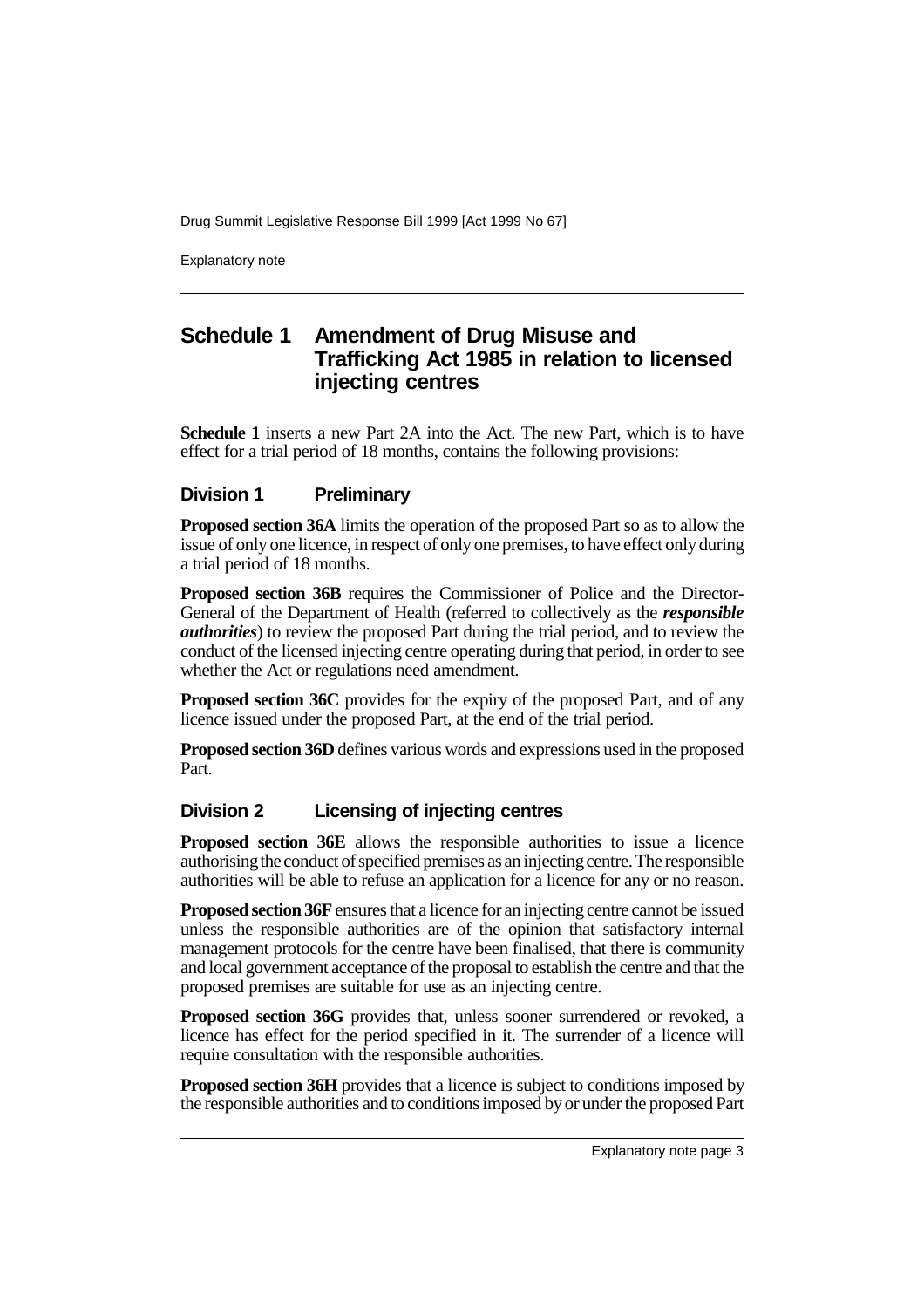Explanatory note

or the regulations. The responsible authorities will be required to consult with the holder or proposed holder of the licence before imposing conditions on the licence.

**Proposed section 36I** prescribes a statutory condition prohibiting the admission of children to that part of a licensed injecting centre that is used for the administration of drugs, and a further statutory condition requiring observance of a licensed injecting centre's internal management protocols.

**Proposed section 36J** sets out the sanctions that can be applied if a licensed injecting centre is conducted in contravention of the proposed Division or its licence conditions. These sanctions include a warning, a reprimand, a fine (not exceeding 100 penalty units) and the suspension or revocation of the licence.

**Proposed section 36K** requires the responsible authorities to arrange for the ongoing or periodical review of any licensed injecting centre.

#### **Division 3 Internal management protocols**

**Proposed section 36L** requires the responsible authorities to have regard to whether provision needs to be made to ensure that specified requirements are met in considering the internal management protocols for a proposed injecting centre.

**Proposed section 36M** regulates the means by which a licensed injecting centre's internal management protocols may be amended or replaced.

#### **Division 4 Exemptions from liability**

**Proposed section 36N** provides that it is not unlawful for a person at a licensed injecting centre to be in possession of, or to administer to himself or herself, an "exempt quantity" of a prescribed drug or to be in possession of an item of equipment for use in its administration. An "exempt quantity" will generally be what is referred to in the Act as a "small quantity", being a quantity of the drug that allows certain offences under the Act to be dealt with summarily, rather than on indictment.

**Proposed section 36O** provides that it is not unlawful for a person to engage, participate or otherwise be involved in the conduct of a licensed injecting centre.

**Proposed section 36P** provides that a person (including the licensee, the State and any Minister of the Crown in right of the State) is not liable for anything done or omitted to be done in connection with the conduct of a licensed injecting centre so long as it was done or omitted in good faith for the purpose of executing the proposed Part and was not done in a reckless or grossly negligent manner.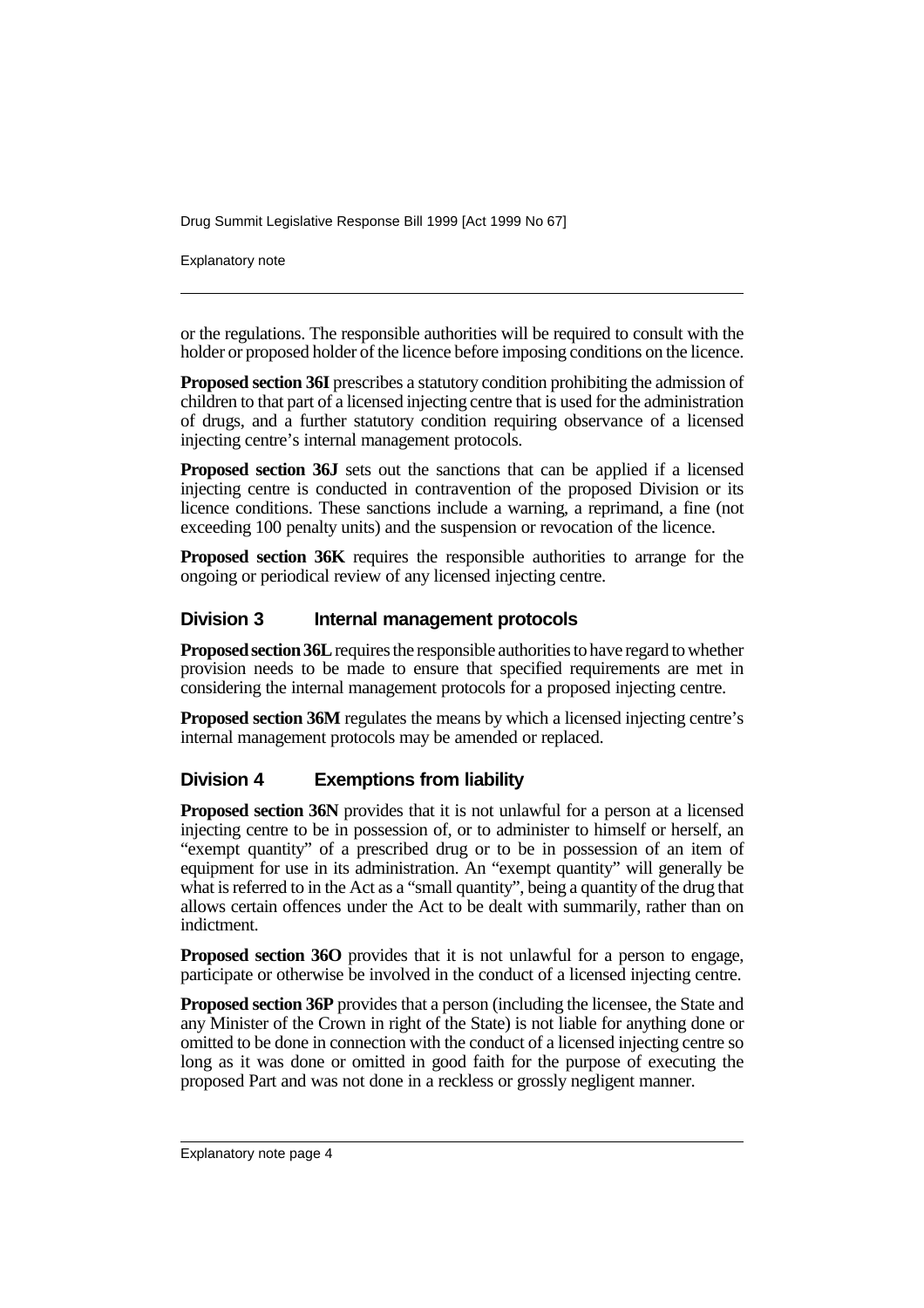Explanatory note

#### **Division 5 Miscellaneous**

**Proposed section 36Q** provides that development for the purposes of a licensed injecting centre during the trial period does not require development consent and is not subject to Part 5 of the *Environmental Planning and Assessment Act 1979*.

**Proposed section 36R** provides that the responsible authorities may issue certificates that can be used in legal proceedings as evidence of certain matters.

**Proposed section 36S** sets out various matters with respect to which regulations may be made for the purposes of the proposed Part.

### **Schedule 2 Amendment of Drug Misuse and Trafficking Act 1985 in relation to other matters**

**Schedule 2** inserts proposed section 18A into the Act.

**Proposed section 18A** provides that a person who is responsible for premises is guilty of an offence if the person advertises or holds out in any way, or causes, suffers or permits any other person to advertise or hold out in any way, that the premises are available for use for the administration of prohibited drugs. The proposed section will not apply to an injecting centre licensed under proposed Part 2A.

### **Schedule 3 Amendment of other Acts**

**Schedule 3.1 [4]** amends the *Bail Act 1978* so as to provide that a court may impose bail conditions requiring an accused person to undergo a drug or alcohol treatment or rehabilitation program. **Schedule 3.1 [1]**, **[2]**, **[3]** and **[5]** merely make consequential amendments.

**Schedule 3.2** amends section 45A of the *Correctional Centres Act 1952* so as to allow sniffer dogs to be used for the detection of drugs in detention centres under the *Children (Detention Centres) Act 1987*.

**Schedule 3.3** amends section 8 of the *Young Offenders Act 1997* so as to allow the procedures under that Act to be used in relation to a summary offence under the *Drug Misuse and Trafficking Act 1985* so long as the offence does not involve more than a small quantity of a prohibited drug.